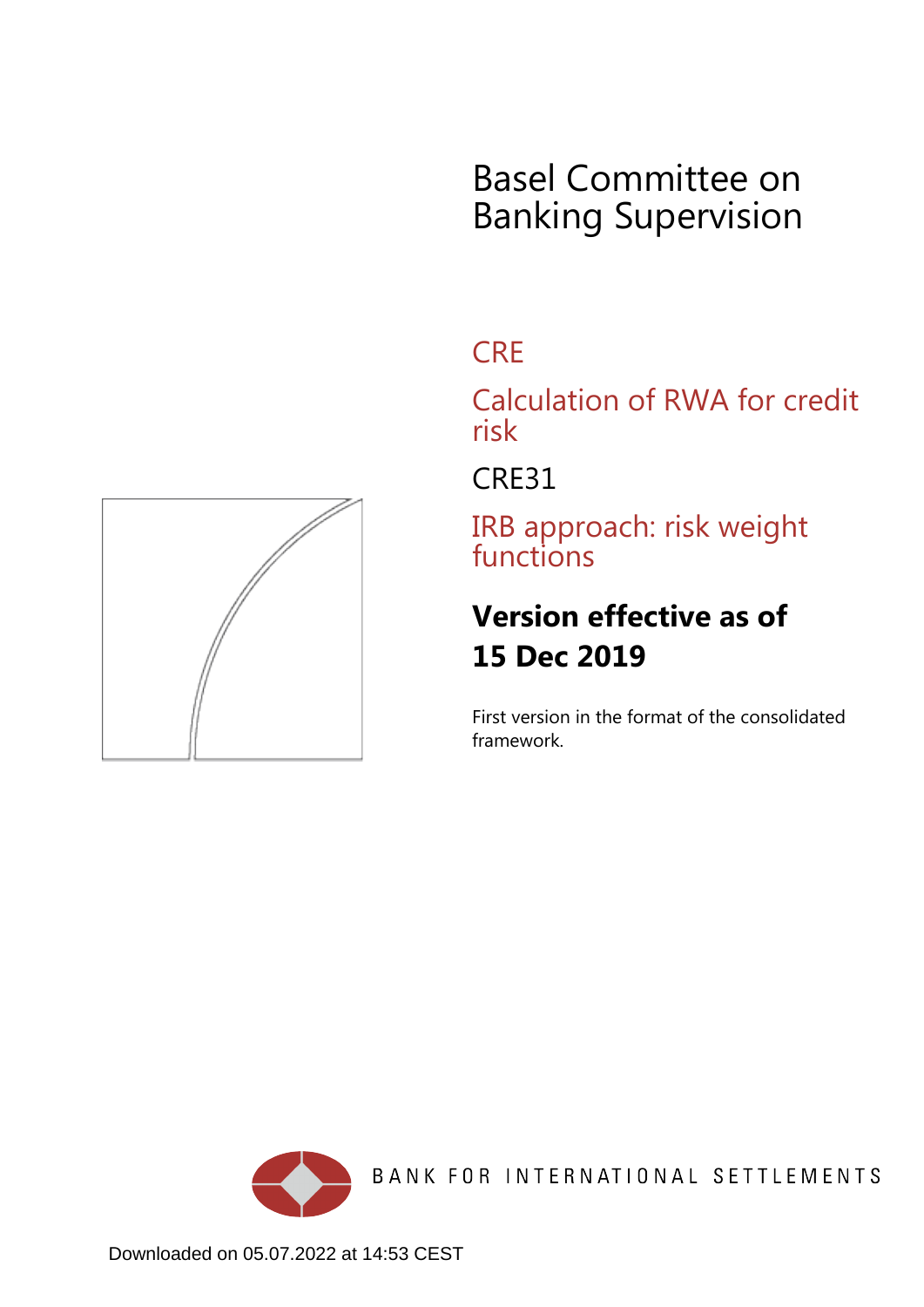*© Bank for International Settlements 2022. All rights reserved.*

Downloaded on 05.07.2022 at 14:53 CEST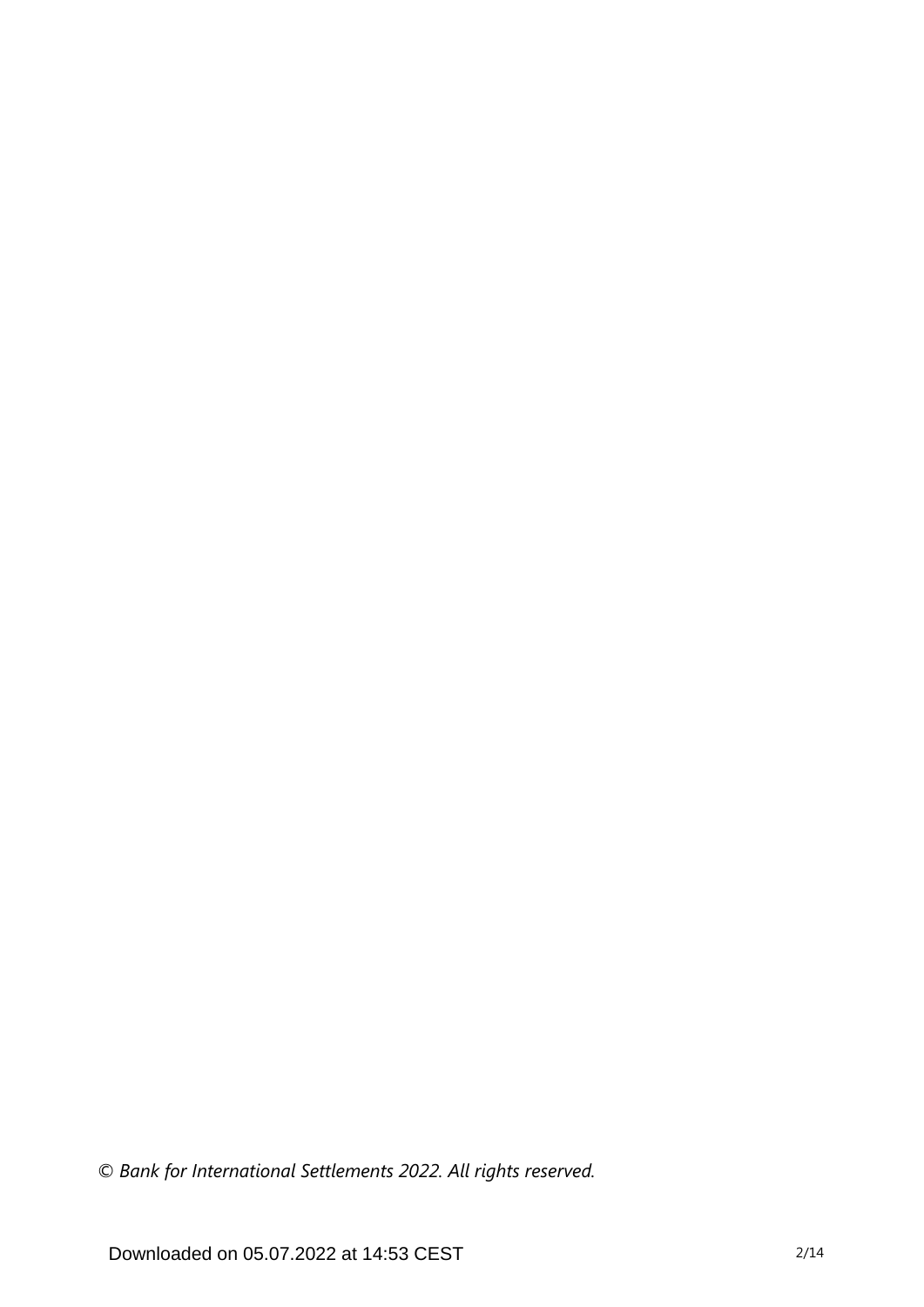# **Introduction**

This chapter presents the calculation of risk weighted assets under the internal ratings-based (IRB) approach for: (i) corporate, sovereign and bank exposures; (ii) retail exposures; and (iii) equity exposures. Risk weighted assets (RWA) are designed to address unexpected losses (UL) from exposures. The method of calculating expected losses (EL), and for determining the difference between that measure and provisions, is described [CRE35.](https://www.bis.org/basel_framework/chapter/CRE/35.htm?tldate=20191231&inforce=20191215&published=20191215) **31.1**

# **Explanation of the risk-weight functions**

- Regarding the risk-weight functions for deriving risk weighted assets set out in this chapter: **31.2**
	- (1) Probability of default (PD) and loss-given-default (LGD) are measured as decimals
	- (2) Exposure at default (EAD) is measured as currency (eg euros), except where explicitly noted otherwise
	- (3) ln denotes the natural logarithm
	- (4) N(x) denotes the cumulative distribution function for a standard normal random variable (ie the probability that a normal random variable with mean zero and variance of one is less than or equal to x). The normal cumulative distribution function is, for example, available in Excel as the function NORMSDIST.
	- (5) G(z) denotes the inverse cumulative distribution function for a standard normal random variable (ie the value of x such that  $N(x) = z$ ). The inverse of the normal cumulative distribution function is, for example, available in Excel as the function NORMSINV.

# **Risk-weighted assets for corporate, sovereign and bank exposures**

## **Risk-weight functions for corporate, sovereign and bank exposures**

- **31.3** The derivation of RWA is dependent on estimates of the PD, LGD, EAD and, in some cases, effective maturity (M), for a given exposure.
- **31.4** For exposures not in default, the formula for calculating RWA is as follows (illustrative risk weights are shown in [CRE99](https://www.bis.org/basel_framework/chapter/CRE/99.htm?tldate=20191231&inforce=20191215&published=20191215)):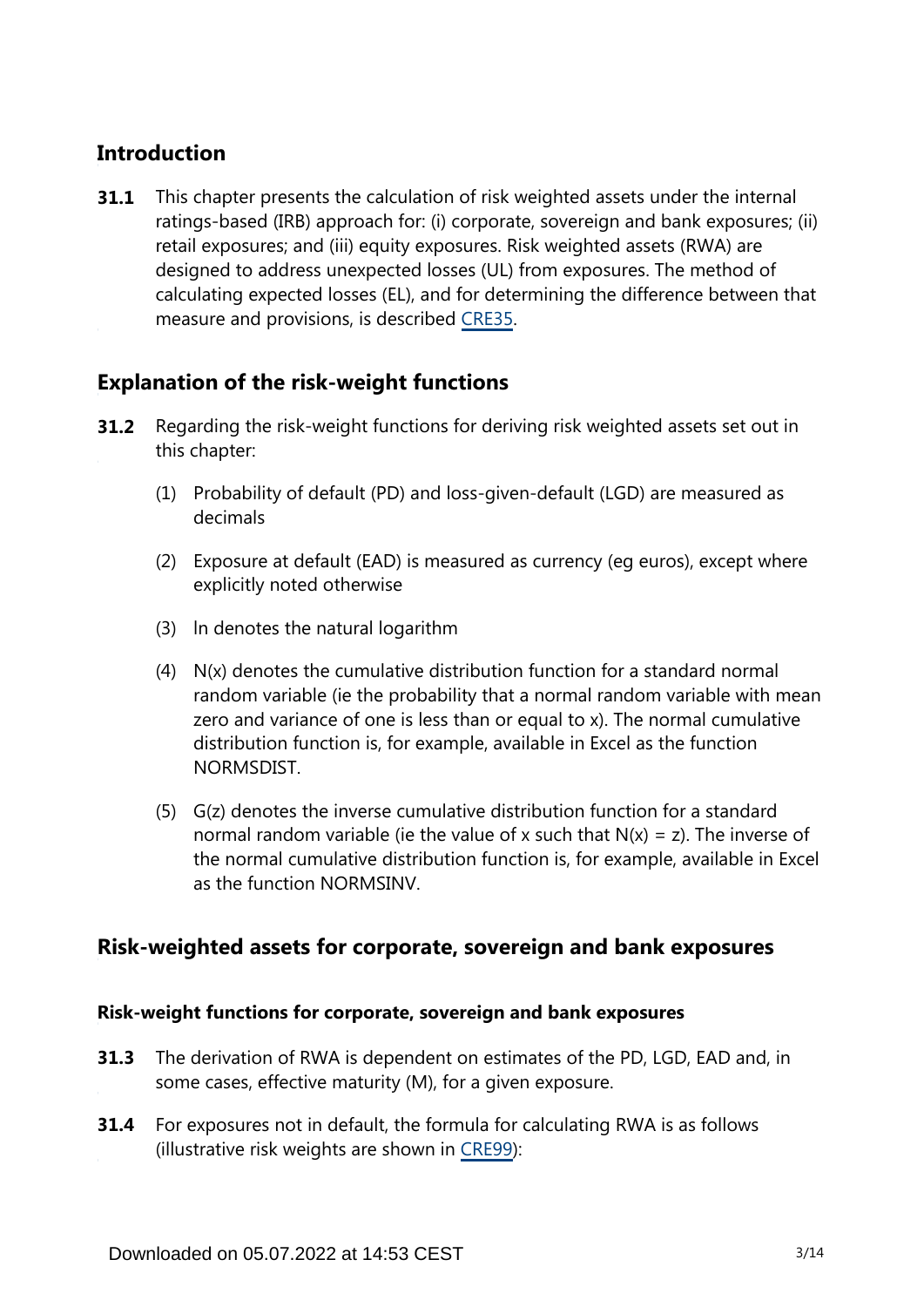Correlation = R = 0.12 
$$
\cdot \frac{(1-e^{-50.PD})}{(1-e^{-50})}
$$
 + 0.24  $\cdot \left(1 - \frac{(1-e^{-50.PD})}{(1-e^{-50})}\right)$ 

Maturity adjustment =  $b = \left[ 0.11852 - 0.05478 \cdot \ln(PD) \right]^2$ 

\n
$$
\text{Capital requirement} = K = \left[ \text{LGD} \cdot N \left[ \frac{G(PD)}{\sqrt{(1-R)}} + \sqrt{\frac{R}{1-R}} \cdot G(0.999) \right] - PD \cdot \text{LGD} \right] \cdot \frac{\left( 1 + (M - 2.5) \cdot b \right)}{\left( 1 - 1.5 \cdot b \right)}
$$
\n

 $RWA = K \cdot 12.5 \cdot EAD$ 

- If the calculation in [CRE31.4](https://www.bis.org/basel_framework/chapter/CRE/31.htm?tldate=20191231&inforce=20191215&published=20191215#paragraph_CRE_31_20191215_31_4) above results in a negative capital charge for any individual sovereign exposure, banks should apply a zero capital charge for that exposure. **31.5**
- Regarding the formula set out in [CRE31.4](https://www.bis.org/basel_framework/chapter/CRE/31.htm?tldate=20191231&inforce=20191215&published=20191215#paragraph_CRE_31_20191215_31_4) above, M is the effective maturity, calculated according to [CRE32.39](https://www.bis.org/basel_framework/chapter/CRE/32.htm?tldate=20191231&inforce=20191215&published=20191215#paragraph_CRE_32_20191215_32_39) to [CRE32.49](https://www.bis.org/basel_framework/chapter/CRE/32.htm?tldate=20191231&inforce=20191215&published=20191215#paragraph_CRE_32_20191215_32_49), and the following terms are used to refer to specific parts of the capital requirements formula: **31.6**

Full maturity adjustment = 
$$
\frac{(1 + (M - 2.5) \cdot b)}{(1 - 1.5 \cdot b)}
$$

Explicit maturity adjustment =  $(1 + (M - 2.5) \cdot b)$ 

- The capital requirement (K) for a defaulted exposure is equal to the greater of zero and the difference between its LGD (described in [CRE36.85\)](https://www.bis.org/basel_framework/chapter/CRE/36.htm?tldate=20191231&inforce=20191215&published=20191215#paragraph_CRE_36_20191215_36_85) and the bank's best estimate of expected loss (described in [CRE36.88](https://www.bis.org/basel_framework/chapter/CRE/36.htm?tldate=20191231&inforce=20191215&published=20191215#paragraph_CRE_36_20191215_36_88)). The risk-weighted asset amount for the defaulted exposure is the product of K, 12.5, and the EAD. **31.7**
- A multiplier of 1.25 is applied to the correlation parameter of all exposures to financial institutions meeting the following criteria: **31.8**
	- (1) Regulated financial institutions whose total assets are greater than or equal to US \$100 billion. The most recent audited financial statement of the parent company and consolidated subsidiaries must be used in order to determine asset size. For the purpose of this paragraph, a regulated financial institution is defined as a parent and its subsidiaries where any substantial legal entity in the consolidated group is supervised by a regulator that imposes prudential requirements consistent with international norms. These include, but are not limited to, prudentially regulated Insurance Companies, Broker /Dealers, Banks, Thrifts and Futures Commission Merchants.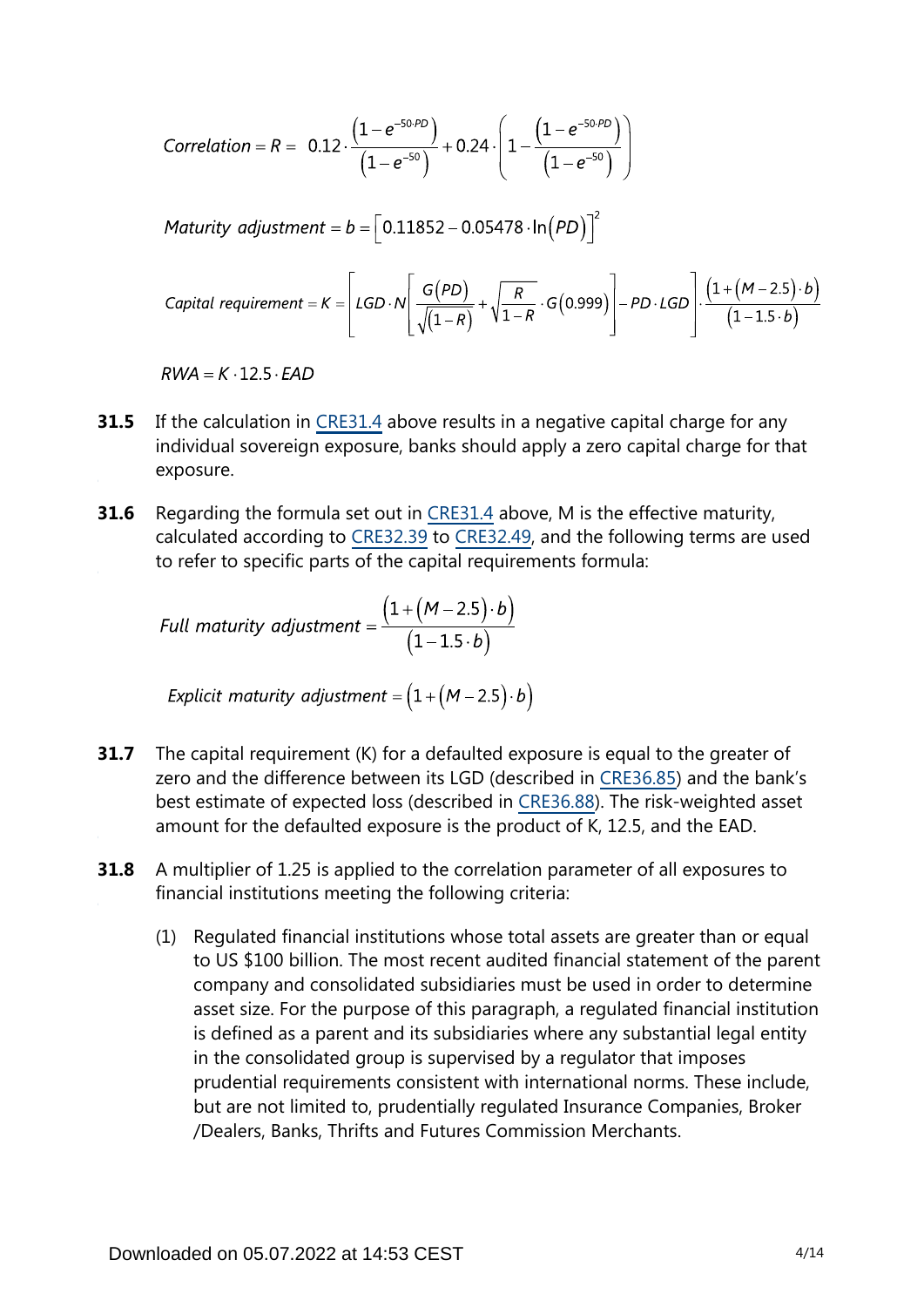(2) Unregulated financial institutions, regardless of size. Unregulated financial institutions are, for the purposes of this paragraph, legal entities whose main business includes: the management of financial assets, lending, factoring, leasing, provision of credit enhancements, securitisation, investments, financial custody, central counterparty services, proprietary trading and other financial services activities identified by supervisors.

Correlation = 
$$
R_{F} = 1.25 \cdot \left[ 0.12 \cdot \frac{\left(1 - e^{-50.9D}\right)}{\left(1 - e^{-50}\right)} + 0.24 \cdot \left(1 - \frac{\left(1 - e^{-50.9D}\right)}{\left(1 - e^{-50}\right)}\right) \right]
$$

*FAQ*

*Can the BCBS clarify the definition of unregulated financial institutions [CRE31.8](https://www.bis.org/basel_framework/chapter/CRE/31.htm?tldate=20191231&inforce=20191215&published=20191215#paragraph_CRE_31_20191215_31_8)? Does this could include "real" money funds such as mutual and pension funds which are, in some cases, regulated but not "supervised by a regulator that imposes prudential requirements consistent with international norms"? FAQ1*

> *For the sole purpose of [CRE31.8,](https://www.bis.org/basel_framework/chapter/CRE/31.htm?tldate=20191231&inforce=20191215&published=20191215#paragraph_CRE_31_20191215_31_8) "unregulated financial institution" can include a financial institution or leveraged fund that is not subject to prudential solvency regulation.*

#### **Firm-size adjustment for small or medium-sized entities (SMEs)**

Under the IRB approach for corporate credits, banks will be permitted to separately distinguish exposures to SME borrowers (defined as corporate exposures where the reported sales for the consolidated group of which the firm is a part is less than €50 million) from those to large firms. A firm-size adjustment (ie 0.04 x  $(1 - (5 - 5) / 45)$ ) is made to the corporate risk weight formula for exposures to SME borrowers. S is expressed as total annual sales in millions of euros with values of S falling in the range of equal to or less than €50 million or greater than or equal to €5 million. Reported sales of less than €5 million will be treated as if they were equivalent to  $\epsilon$ 5 million for the purposes of the firm-size adjustment for SME borrowers. **31.9**

Correlation = R = 0.12 
$$
\cdot \frac{(1 - e^{-50.9D})}{(1 - e^{-50})}
$$
 + 0.24  $\cdot \left(1 - \frac{(1 - e^{-50.9D})}{(1 - e^{-50})}\right)$  - 0.04  $\cdot \left(1 - \frac{(S - 5)}{45}\right)$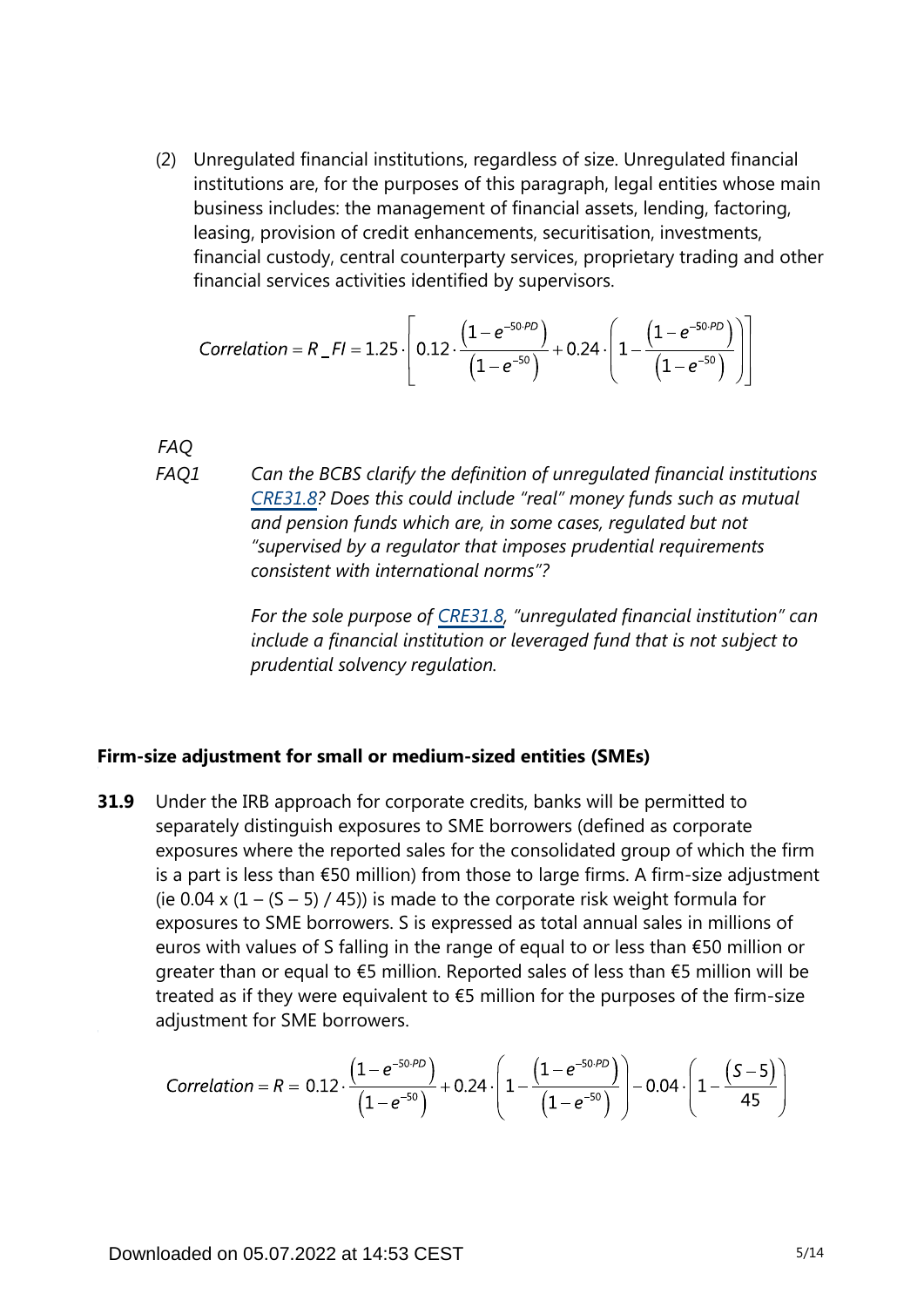Subject to national discretion, supervisors may allow banks, as a failsafe, to substitute total assets of the consolidated group for total sales in calculating the SME threshold and the firm-size adjustment. However, total assets should be used only when total sales are not a meaningful indicator of firm size.

### **Risk weights for specialised lending**

- **31.11** Regarding project finance, object finance, commodities finance and income producing real estate sub-asset classes of specialised lending (SL):
	- (1) Banks that meet the requirements for the estimation of PD will be able to use the foundation approach for the corporate asset class to derive risk weights for SL sub-classes. As specified in [CRE33.2,](https://www.bis.org/basel_framework/chapter/CRE/33.htm?tldate=20191231&inforce=20191215&published=20191215#paragraph_CRE_33_20191215_33_2) banks that do not meet the requirements for the estimation of PD will be required to use the supervisory slotting approach.
	- (2) Banks that meet the requirements for the estimation of PD, LGD and EAD (where relevant) will be able to use the advanced approach for the corporate asset class to derive risk weights for SL sub-classes.
- **31.12** Regarding the high volatility commercial real estate (HVCRE) sub-asset class of SL, banks that meet the requirements for the estimation of PD and whose supervisor has chosen to implement a foundation or advanced approach to HVCRE exposures will use the same formula for the derivation of risk weights that is used for other SL exposures, except that they will apply the following asset correlation formula:

Correlation = 
$$
R = 0.12 \cdot \frac{(1 - e^{-50 \cdot PD})}{(1 - e^{-50})} + 0.30 \cdot \left(1 - \frac{(1 - e^{-50 \cdot PD})}{(1 - e^{-50})}\right)
$$

**31.13** Banks that do not meet the requirements for estimation of LGD and EAD for HVCRE exposures must use the supervisory parameters for LGD and EAD for corporate exposures, or use the supervisory slotting approach.

# **Calculation of risk-weighted assets for exposures subject to the double default framework**

**31.14** For hedged exposures to be treated within the scope of the double default framework, capital requirements may be calculated according to [CRE31.15](https://www.bis.org/basel_framework/chapter/CRE/31.htm?tldate=20191231&inforce=20191215&published=20191215#paragraph_CRE_31_20191215_31_15) to [CRE31.17](https://www.bis.org/basel_framework/chapter/CRE/31.htm?tldate=20191231&inforce=20191215&published=20191215#paragraph_CRE_31_20191215_31_17).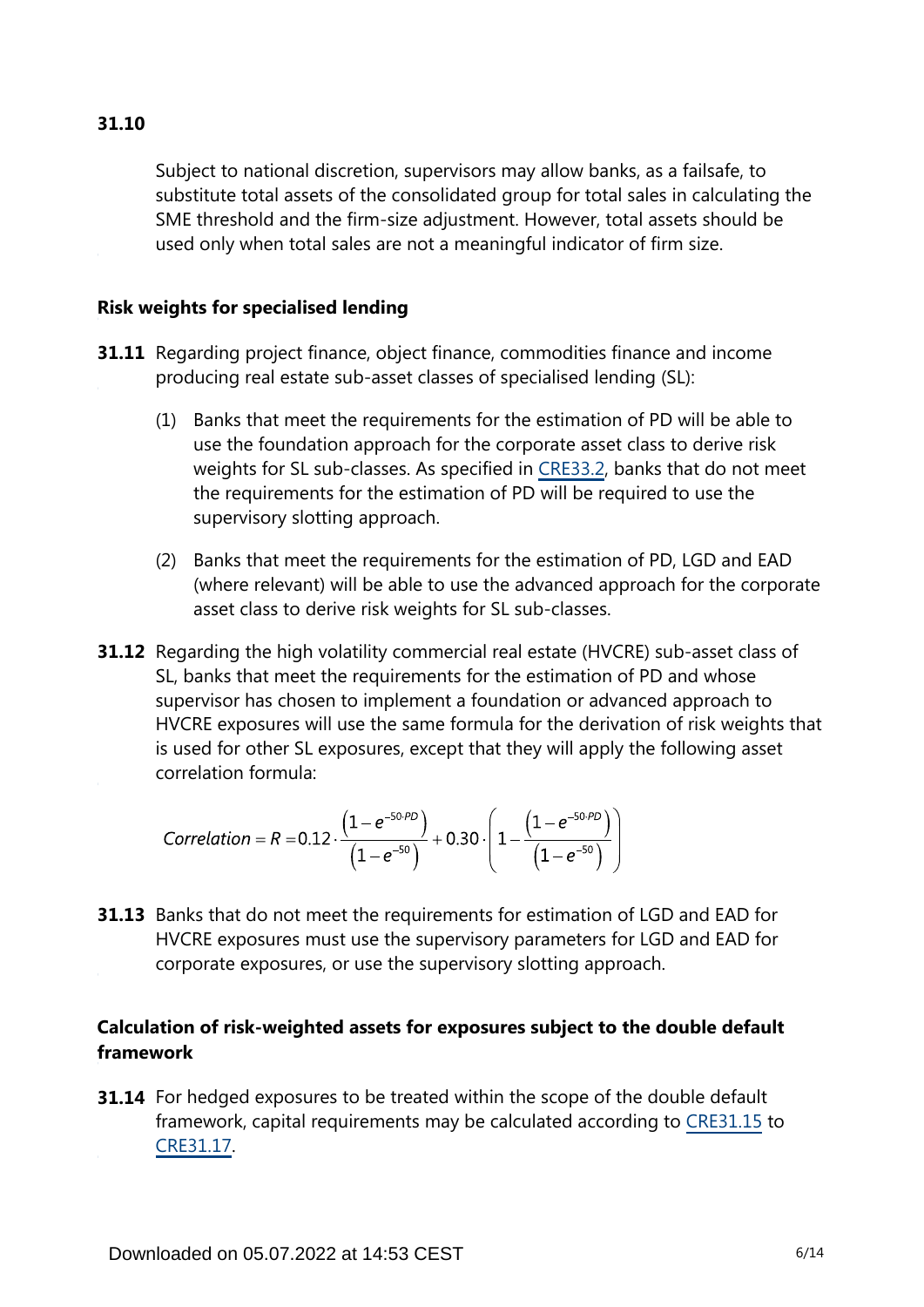**31.15** The capital requirement for a hedged exposure subject to the double default treatment ( $K_{DD}$ ) is calculated by multiplying  $K_0$  as defined below by a multiplier depending on the PD of the protection provider (PD<sub>g</sub>):

$$
K_{DD} = K_o \cdot (0.15 + 160 \cdot PD_g)
$$

- **31.16** Regarding the formula in  $\frac{\text{CRE31.15}}{\text{c}}$  above, K<sub>0</sub> is calculated in the same way as a capital requirement for an unhedged corporate exposure (as defined in [CRE31.3](https://www.bis.org/basel_framework/chapter/CRE/31.htm?tldate=20191231&inforce=20191215&published=20191215#paragraph_CRE_31_20191215_31_3) to [CRE31.10\)](https://www.bis.org/basel_framework/chapter/CRE/31.htm?tldate=20191231&inforce=20191215&published=20191215#paragraph_CRE_31_20191215_31_10), but using different parameters for LGD and the maturity adjustment as follows, where:
	- (1)  $PD_{o}$  and PD<sub>g</sub> are the probabilities of default of the obligor and guarantor, respectively, both subject to the PD floor set out in [CRE32.3](https://www.bis.org/basel_framework/chapter/CRE/32.htm?tldate=20191231&inforce=20191215&published=20191215#paragraph_CRE_32_20191215_32_3).
	- (2) The correlation  $_{\text{os}}$  is calculated according to the formula for correlation (R) in [CRE31.4](https://www.bis.org/basel_framework/chapter/CRE/31.htm?tldate=20191231&inforce=20191215&published=20191215#paragraph_CRE_31_20191215_31_4), [CRE31.8](https://www.bis.org/basel_framework/chapter/CRE/31.htm?tldate=20191231&inforce=20191215&published=20191215#paragraph_CRE_31_20191215_31_8) or [CRE31.9](https://www.bis.org/basel_framework/chapter/CRE/31.htm?tldate=20191231&inforce=20191215&published=20191215#paragraph_CRE_31_20191215_31_9), as applicable, with PD being equal to PD<sub>o</sub>
	- (3) LGD<sub>g</sub> is the LGD of a comparable direct exposure to the guarantor (ie consistent with [CRE32.20](https://www.bis.org/basel_framework/chapter/CRE/32.htm?tldate=20191231&inforce=20191215&published=20191215#paragraph_CRE_32_20191215_32_20)), the LGD associated with an unhedged facility to the guarantor or the unhedged facility to the obligor, depending upon whether in the event both the guarantor and the obligor default during the life of the hedged transaction available evidence and the structure of the guarantee indicate that the amount recovered would depend on the financial condition of the guarantor or obligor, respectively; in estimating either of these LGDs, a bank may recognise collateral posted exclusively against the exposure or credit protection, respectively, in a manner consistent with [CRE32.22](https://www.bis.org/basel_framework/chapter/CRE/32.htm?tldate=20191231&inforce=20191215&published=20191215#paragraph_CRE_32_20191215_32_22), [CRE31.11](https://www.bis.org/basel_framework/chapter/CRE/31.htm?tldate=20191231&inforce=20191215&published=20191215#paragraph_CRE_31_20191215_31_11), and [CRE36.85](https://www.bis.org/basel_framework/chapter/CRE/36.htm?tldate=20191231&inforce=20191215&published=20191215#paragraph_CRE_36_20191215_36_85) to [CRE36.90,](https://www.bis.org/basel_framework/chapter/CRE/36.htm?tldate=20191231&inforce=20191215&published=20191215#paragraph_CRE_36_20191215_36_90) as applicable. There may be no consideration of double recovery in the LGD estimate.
	- (4) The maturity adjustment coefficient b is calculated according to the formula for maturity adjustment (b) in [CRE31.4](https://www.bis.org/basel_framework/chapter/CRE/31.htm?tldate=20191231&inforce=20191215&published=20191215#paragraph_CRE_31_20191215_31_4), with PD being the minimum of PD<sub>o</sub> and PD<sub>g</sub>.
	- (5) M is the effective maturity of the credit protection, which may under no circumstances be below the one-year floor if the double default framework is to be applied.

$$
K_o = LGD_g \cdot \left[ N \left( \frac{G(PD_o) + \sqrt{\rho_{os}} \cdot G(0.999)}{\sqrt{1 - \rho_{os}}} \right) - PD_o \right] \cdot \frac{1 + (M - 2.5) \cdot b}{1 - 1.5 \cdot b}
$$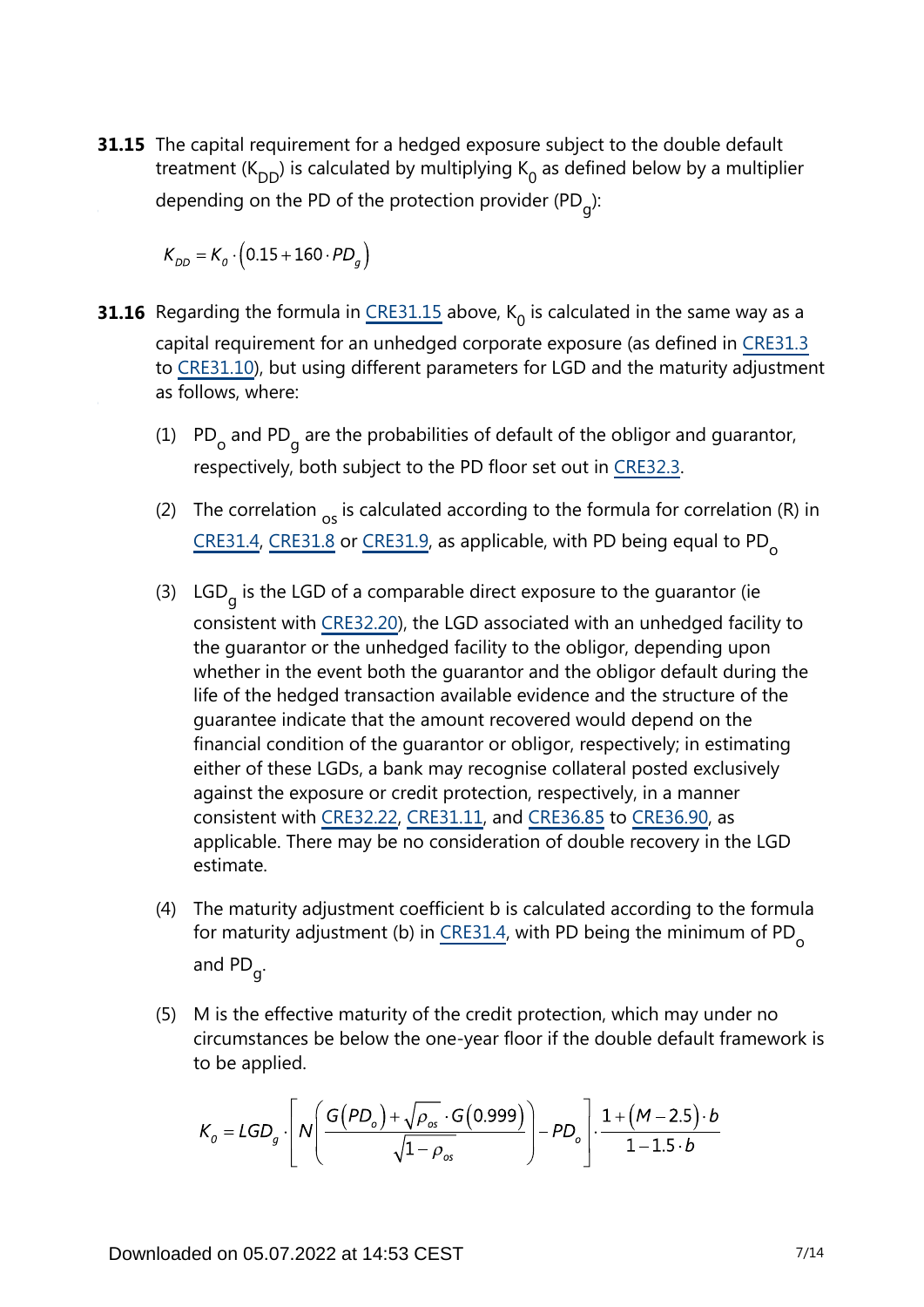**31.17** The risk-weighted asset amount is calculated in the same way as for unhedged exposures, ie:

 $RWA_{DD} = K_{DD} \cdot EAD_a$ 

# **Risk-weighted assets for retail exposures**

**31.18** There are three separate risk-weight functions for retail exposures, as defined in [CRE31.19](https://www.bis.org/basel_framework/chapter/CRE/31.htm?tldate=20191231&inforce=20191215&published=20191215#paragraph_CRE_31_20191215_31_19) to [CRE31.24](https://www.bis.org/basel_framework/chapter/CRE/31.htm?tldate=20191231&inforce=20191215&published=20191215#paragraph_CRE_31_20191215_31_24). Risk weights for retail exposures are based on separate assessments of PD and LGD as inputs to the risk-weight functions. None of the three retail risk-weight functions contain the full maturity adjustment component that is present in the risk-weight function for exposures to banks and corporates. Illustrative risk weights are shown in [CRE99](https://www.bis.org/basel_framework/chapter/CRE/99.htm?tldate=20191231&inforce=20191215&published=20191215).

#### **Retail residential mortgage exposures**

<span id="page-7-1"></span>**31.19** For exposures defined in [CRE30.19](https://www.bis.org/basel_framework/chapter/CRE/30.htm?tldate=20191231&inforce=20191215&published=20191215#paragraph_CRE_30_20191215_30_19) that are not in default and are secured or partly secured<sup>[1](#page-7-0)</sup> by residential mortgages, risk weights will be assigned based on the following formula:

Correlation =  $R = 0.15$ 

\n
$$
\text{Capital requirement} = K = \left[ \text{LGD} \cdot N \left[ \frac{G(PD)}{\sqrt{(1-R)}} + \sqrt{\frac{R}{1-R}} \cdot G(0.999) \right] - PD \cdot \text{LGD} \right]
$$
\n

 $RWA = K \cdot 12.5 \cdot EAD$ 

#### *Footnotes*

*[1](#page-7-1)*

*This means that risk weights for residential mortgages also apply to the unsecured portion of such residential mortgages.*

<span id="page-7-0"></span>**31.20** The capital requirement (K) for a defaulted exposure is equal to the greater of zero and the difference between its LGD (described in [CRE36.85\)](https://www.bis.org/basel_framework/chapter/CRE/36.htm?tldate=20191231&inforce=20191215&published=20191215#paragraph_CRE_36_20191215_36_85) and the bank's best estimate of expected loss (described in [CRE36.88](https://www.bis.org/basel_framework/chapter/CRE/36.htm?tldate=20191231&inforce=20191215&published=20191215#paragraph_CRE_36_20191215_36_88)). The risk-weighted asset amount for the defaulted exposure is the product of K, 12.5 and the EAD.

#### **Qualifying revolving retail exposures**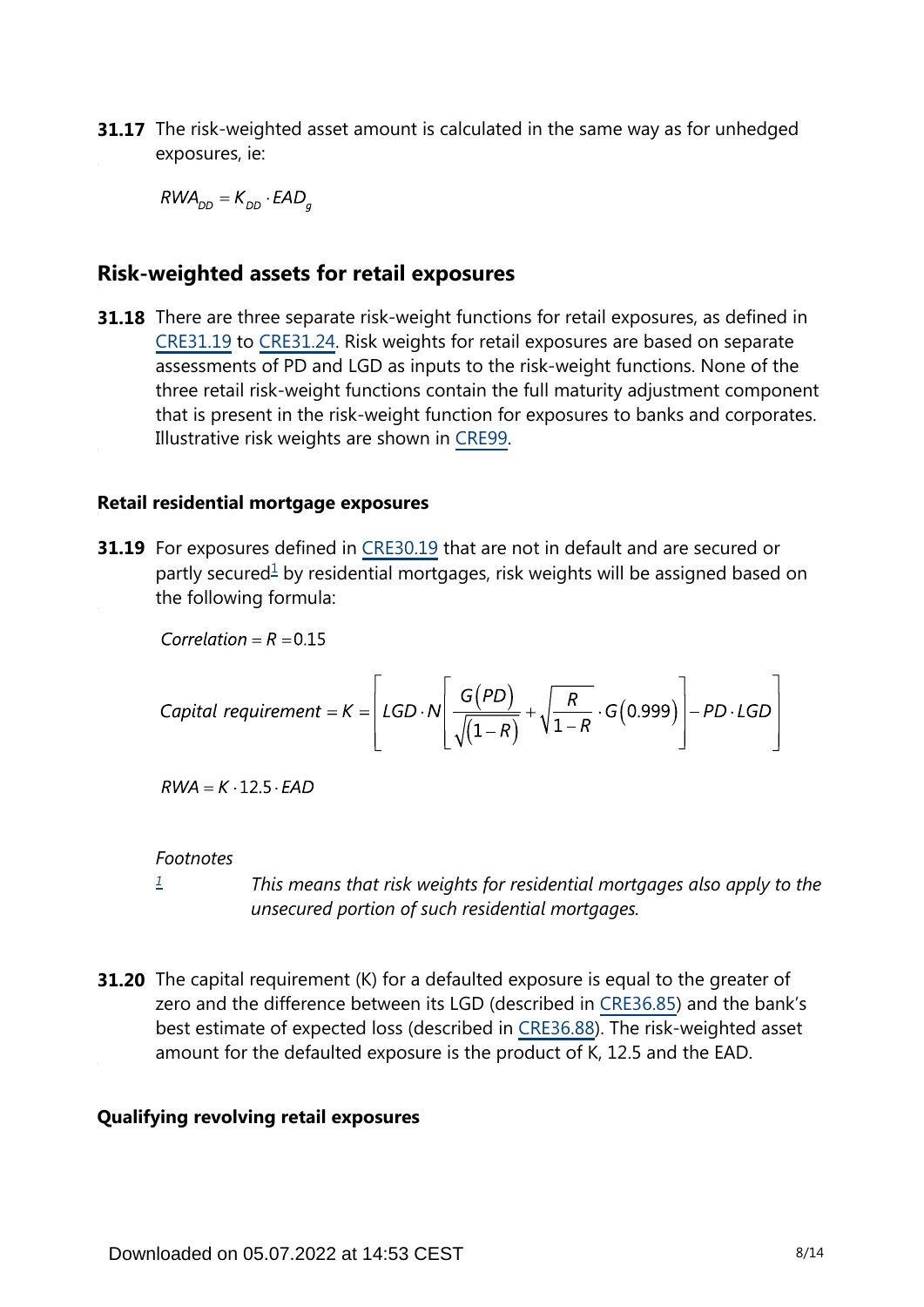For qualifying revolving retail exposures as defined in [CRE30.23](https://www.bis.org/basel_framework/chapter/CRE/30.htm?tldate=20191231&inforce=20191215&published=20191215#paragraph_CRE_30_20191215_30_23) that are not in default, risk weights are defined based on the following formula:

Correlation =  $R = 0.04$ 

\n
$$
\text{Capital requirement} = K = \left[ \text{LGD} \cdot N \left[ \frac{G(PD)}{\sqrt{\left(1 - R\right)}} + \sqrt{\frac{R}{1 - R}} \cdot G\left(0.999\right) \right] - PD \cdot \text{LGD} \right]
$$
\n

 $RWA = K \cdot 12.5 \cdot FAD$ 

**31.22** The capital requirement (K) for a defaulted exposure is equal to the greater of zero and the difference between its LGD (described in [CRE36.85\)](https://www.bis.org/basel_framework/chapter/CRE/36.htm?tldate=20191231&inforce=20191215&published=20191215#paragraph_CRE_36_20191215_36_85) and the bank's best estimate of expected loss (described in [CRE36.88](https://www.bis.org/basel_framework/chapter/CRE/36.htm?tldate=20191231&inforce=20191215&published=20191215#paragraph_CRE_36_20191215_36_88)). The risk-weighted asset amount for the defaulted exposure is the product of K, 12.5, and the EAD.

#### **Other retail exposures**

**31.23** For all other retail exposures that are not in default, risk weights are assigned based on the following function, which allows correlation to vary with PD:

Correlation = R = 0.03 
$$
\cdot \frac{\left(1-e^{-35PD}\right)}{\left(1-e^{-35}\right)}
$$
 + 0.16  $\cdot \left(1-\frac{\left(1-e^{-35PD}\right)}{\left(1-e^{-35}\right)}\right)$   
Capital requirement = K = 
$$
\left[ LGD \cdot N \left[ \frac{G(PD)}{\sqrt{\left(1-R\right)}} + \sqrt{\frac{R}{1-R}} \cdot G(0.999) \right] - PD \cdot LGD \right]
$$

 $RWA = K \cdot 12.5 \cdot EAD$ 

**31.24** The capital requirement (K) for a defaulted exposure is equal to the greater of zero and the difference between its LGD (described in [CRE36.85\)](https://www.bis.org/basel_framework/chapter/CRE/36.htm?tldate=20191231&inforce=20191215&published=20191215#paragraph_CRE_36_20191215_36_85) and the bank's best estimate of expected loss (described in [CRE36.88](https://www.bis.org/basel_framework/chapter/CRE/36.htm?tldate=20191231&inforce=20191215&published=20191215#paragraph_CRE_36_20191215_36_88)). The risk-weighted asset amount for the defaulted exposure is the product of K, 12.5, and the EAD.

# **Risk-weighted assets for equity exposures**

**31.25** There are two broad methods for calculating risk-weighted assets for equity exposures not held in the trading book: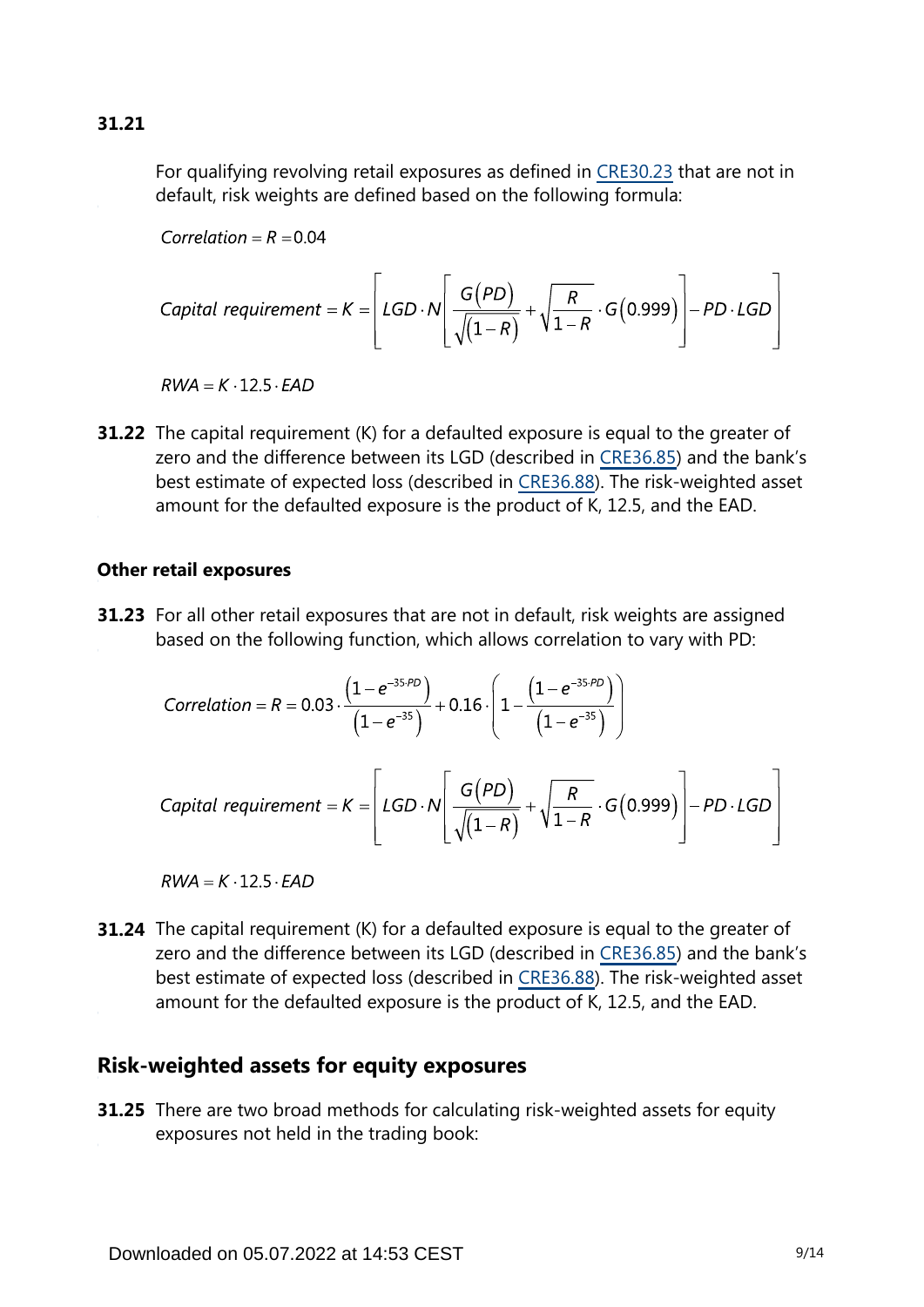- (1) The market-based approach, which is further subdivided into:
	- (a) a simple risk weight method; and
	- (b) an internal models method.
- (2) The PD/LGD approach.
- **31.26** RWA for equity exposures in the trading book are subject to the market risk capital rules.
- **31.27** Supervisors will decide which approach or approaches will be used by banks, and in what circumstances. Certain equity holdings are excluded as defined in [CRE31.](https://www.bis.org/basel_framework/chapter/CRE/31.htm?tldate=20191231&inforce=20191215&published=20191215#paragraph_CRE_31_20191215_31_43) [43](https://www.bis.org/basel_framework/chapter/CRE/31.htm?tldate=20191231&inforce=20191215&published=20191215#paragraph_CRE_31_20191215_31_43) to [CRE31.45](https://www.bis.org/basel_framework/chapter/CRE/31.htm?tldate=20191231&inforce=20191215&published=20191215#paragraph_CRE_31_20191215_31_45) and are subject to the capital charges required under the standardised approach.
- **31.28** Where supervisors permit both methodologies, banks' choices must be made consistently, and in particular not determined by regulatory arbitrage considerations.
- **31.29** Investments in significant minority- or majority-owned and -controlled commercial entities below the materiality thresholds in [CRE20.33](https://www.bis.org/basel_framework/chapter/CRE/20.htm?tldate=20191231&inforce=20191215&published=20191215#paragraph_CRE_20_20191215_20_33) must be riskweighted using the approaches in this chapter [\(CRE31\)](https://www.bis.org/basel_framework/chapter/CRE/31.htm?tldate=20191231&inforce=20191215&published=20191215), with the relevant risk weight subject to a floor of 100%. Investments in excess of the materiality thresholds must be risk-weighted at 1250%.

## **Market-based approach**

**31.30** Under the market-based approach, institutions are permitted to calculate the minimum capital requirements for their banking book equity holdings using one or both of two separate and distinct methods: a simple risk weight method or an internal models method. The method used should be consistent with the amount and complexity of the institution's equity holdings and commensurate with the overall size and sophistication of the institution. Supervisors may require the use of either method based on the individual circumstances of an institution.

#### **Market-based approach: simple risk weight method**

**31.31** Under the simple risk weight method, a 300% risk weight is to be applied to equity holdings that are publicly traded and a 400% risk weight is to be applied to all other equity holdings. A publicly traded holding is defined as any equity security traded on a recognised security exchange.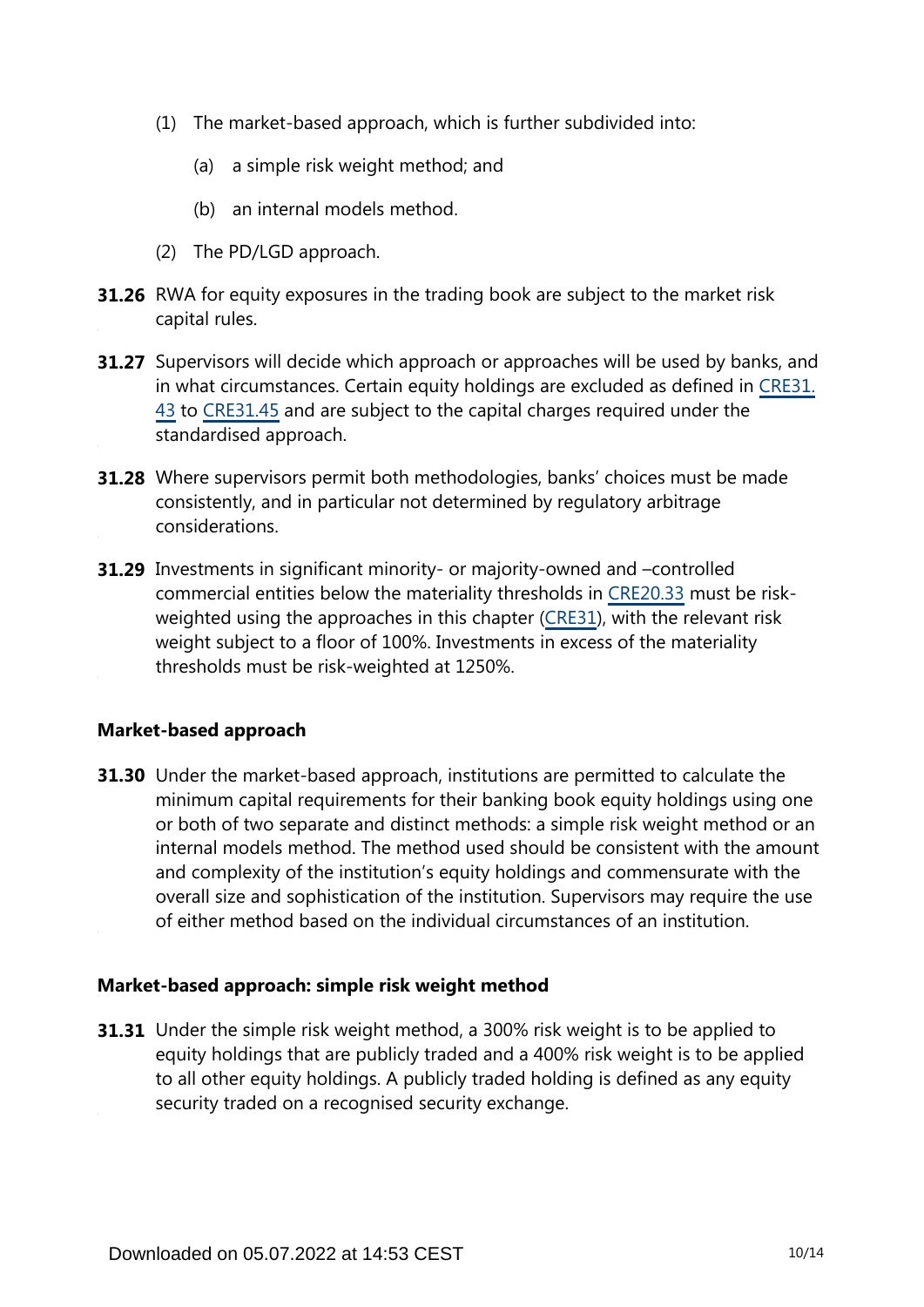**31.32** Short cash positions and derivative instruments held in the banking book are permitted to offset long positions in the same individual stocks provided that

these instruments have been explicitly designated as hedges of specific equity holdings and that they have remaining maturities of at least one year. Other short positions are to be treated as if they are long positions with the relevant risk weight applied to the absolute value of each position. In the context of maturity mismatched positions, the methodology is that for corporate exposures.

## **Market-based approach: internal models method**

- **31.33** IRB banks may use, or may be required by their supervisor to use, internal risk measurement models to calculate the risk-based capital requirement. Under this alternative, banks must hold capital equal to the potential loss on the institution's equity holdings as derived using internal value-at-risk models subject to the 99th percentile, one-tailed confidence interval of the difference between quarterly returns and an appropriate risk-free rate computed over a long-term sample period. The capital charge would be incorporated into an institution's risk-based capital ratio through the calculation of risk-weighted equivalent assets.
- **31.34** The risk weight used to convert holdings into risk-weighted equivalent assets would be calculated by multiplying the derived capital charge by 12.5 (ie the inverse of the minimum 8% risk-based capital requirement). Capital charges calculated under the internal models method may be no less than the capital charges that would be calculated under the simple risk weight method using a 200% risk weight for publicly traded equity holdings and a 300% risk weight for all other equity holdings. These minimum capital charges would be calculated separately using the methodology of the simple risk weight approach. Further, these minimum risk weights are to apply at the individual exposure level rather than at the portfolio level.
- **31.35** A bank may be permitted by its supervisor to employ different market-based approaches to different portfolios based on appropriate considerations and where the bank itself uses different approaches internally.
- **31.36** Banks are permitted to recognise guarantees but not collateral obtained on an equity position wherein the capital requirement is determined through use of the market-based approach.

## **PD/LGD approach**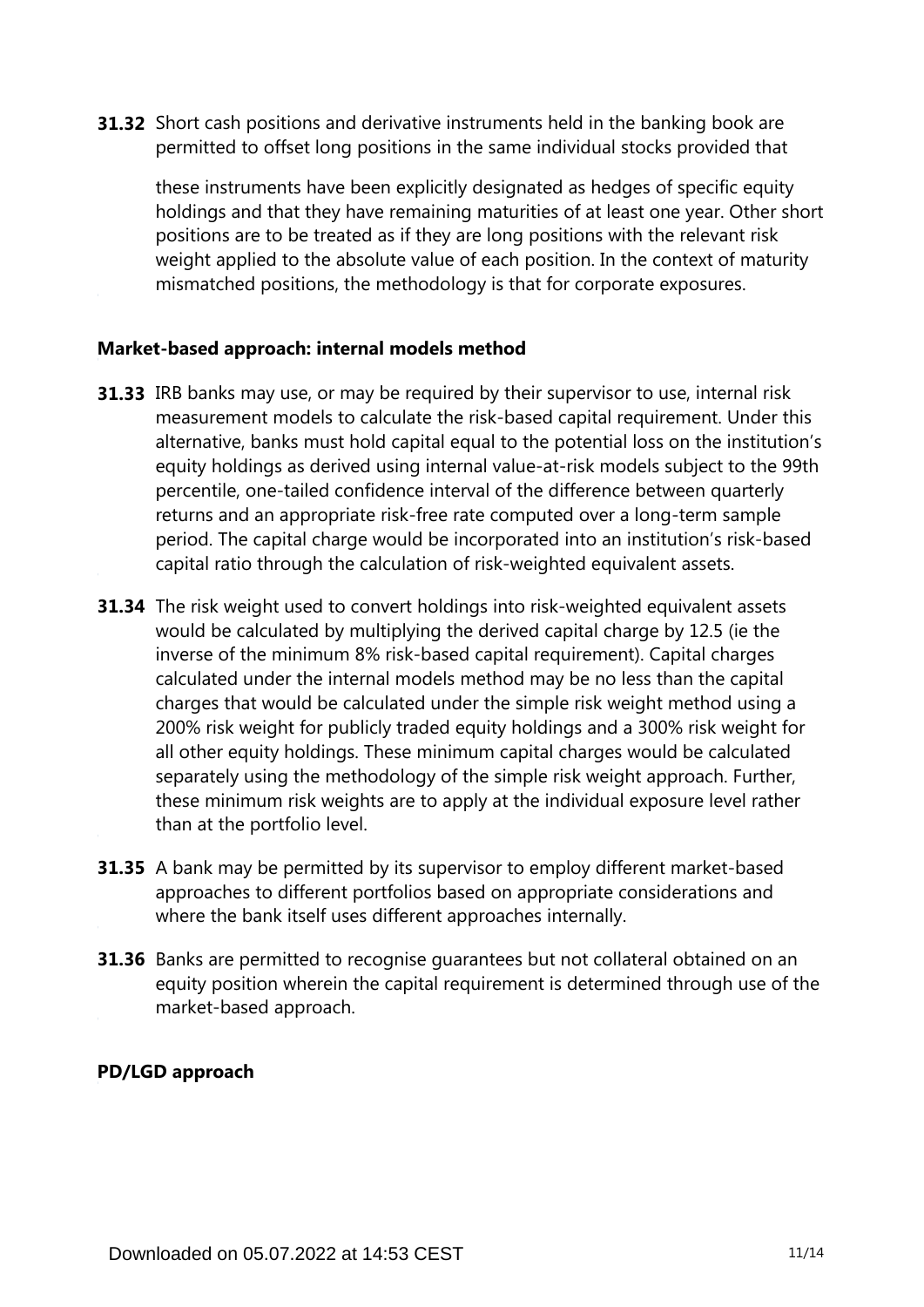The minimum requirements and methodology for the PD/LGD approach for equity exposures (including equity of companies that are included in the retail asset class) are the same as those for the IRB foundation approach for corporate exposures subject to the following specifications:<sup>[2](#page-11-0)</sup>

- <span id="page-11-3"></span><span id="page-11-2"></span>(1) The bank's estimate of the PD of a corporate entity in which it holds an equity position must satisfy the same requirements as the bank's estimate of the PD of a corporate entity where the bank holds debt. $3$  If a bank does not hold debt of the company in whose equity it has invested, and does not have sufficient information on the position of that company to be able to use the applicable definition of default in practice but meets the other standards, a 1.5 scaling factor will be applied to the risk weights derived from the corporate risk-weight function, given the PD set by the bank. If, however, the bank's equity holdings are material and it is permitted to use a PD/LGD approach for regulatory purposes but the bank has not yet met the relevant standards, the simple risk-weight method under the market-based approach will apply.
- (2) An LGD of 90% would be assumed in deriving the risk weight for equity exposures.
- (3) For these purposes, the risk weight is subject to a five-year maturity adjustment whether or not the bank is using the explicit approach to maturity elsewhere in its IRB portfolio.

#### *Footnotes*

- <span id="page-11-0"></span>*There is no advanced approach for equity exposures, given the 90% LGD assumption. [2](#page-11-2)*
- <span id="page-11-1"></span>*In practice, if there is both an equity exposure and an IRB credit exposure to the same counterparty, a default on the credit exposure would thus trigger a simultaneous default for regulatory purposes on the equity exposure. [3](#page-11-3)*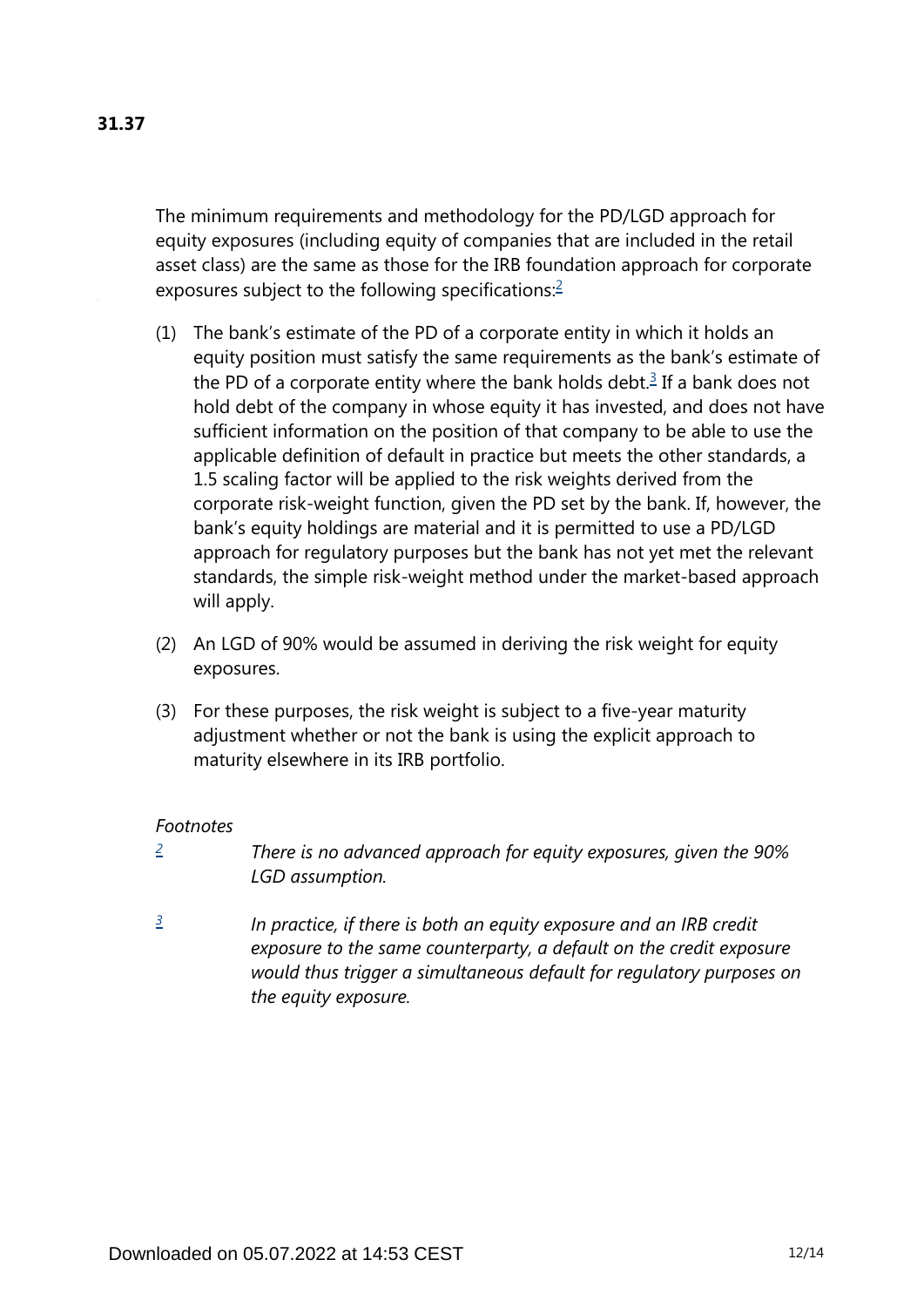**31.38** Under the PD/LGD approach, minimum risk weights as set out in [CRE31.39](https://www.bis.org/basel_framework/chapter/CRE/31.htm?tldate=20191231&inforce=20191215&published=20191215#paragraph_CRE_31_20191215_31_39) and [CRE31.40](https://www.bis.org/basel_framework/chapter/CRE/31.htm?tldate=20191231&inforce=20191215&published=20191215#paragraph_CRE_31_20191215_31_40) apply. When the sum of UL and EL associated with the equity exposure results in less capital than would be required from application of one of the minimum risk weights, the minimum risk weights must be used. In other words, the minimum risk weights must be applied, if the risk weights calculated

according to [CRE31.37](https://www.bis.org/basel_framework/chapter/CRE/31.htm?tldate=20191231&inforce=20191215&published=20191215#paragraph_CRE_31_20191215_31_37) plus the EL associated with the equity exposure multiplied by 12.5 are smaller than the applicable minimum risk weights.

- **31.39** A minimum risk weight of 100% applies for the following types of equities for as long as the portfolio is managed in the manner outlined below:
	- (1) Public equities where the investment is part of a long-term customer relationship, any capital gains are not expected to be realised in the short term and there is no anticipation of (above trend) capital gains in the long term. It is expected that in almost all cases, the institution will have lending and/or general banking relationships with the portfolio company so that the estimated probability of default is readily available. Given their long-term nature, specification of an appropriate holding period for such investments merits careful consideration. In general, it is expected that the bank will hold the equity over the long term (at least five years).
	- (2) Private equities where the returns on the investment are based on regular and periodic cash flows not derived from capital gains and there is no expectation of future (above trend) capital gain or of realising any existing gain.
- **31.40** For all other equity positions, including net short positions (as defined in [CRE31.32](https://www.bis.org/basel_framework/chapter/CRE/31.htm?tldate=20191231&inforce=20191215&published=20191215#paragraph_CRE_31_20191215_31_32) ), capital charges calculated under the PD/LGD approach may be no less than the capital charges that would be calculated under a simple risk weight method using a 200% risk weight for publicly traded equity holdings and a 300% risk weight for all other equity holdings.
- **31.41** The maximum risk weight for the PD/LGD approach for equity exposures is 1250%. This maximum risk weight can be applied, if risk weights calculated according to [CRE31.37](https://www.bis.org/basel_framework/chapter/CRE/31.htm?tldate=20191231&inforce=20191215&published=20191215#paragraph_CRE_31_20191215_31_37) plus the EL associated with the equity exposure multiplied by 12.5 exceed the 1250% risk weight.
- **31.42** Hedging for PD/LGD equity exposures is, as for corporate exposures, subject to an LGD of 90% on the exposure to the provider of the hedge. For these purposes equity positions will be treated as having a five-year maturity.

## **Exclusions to the market-based and PD/LGD approaches**